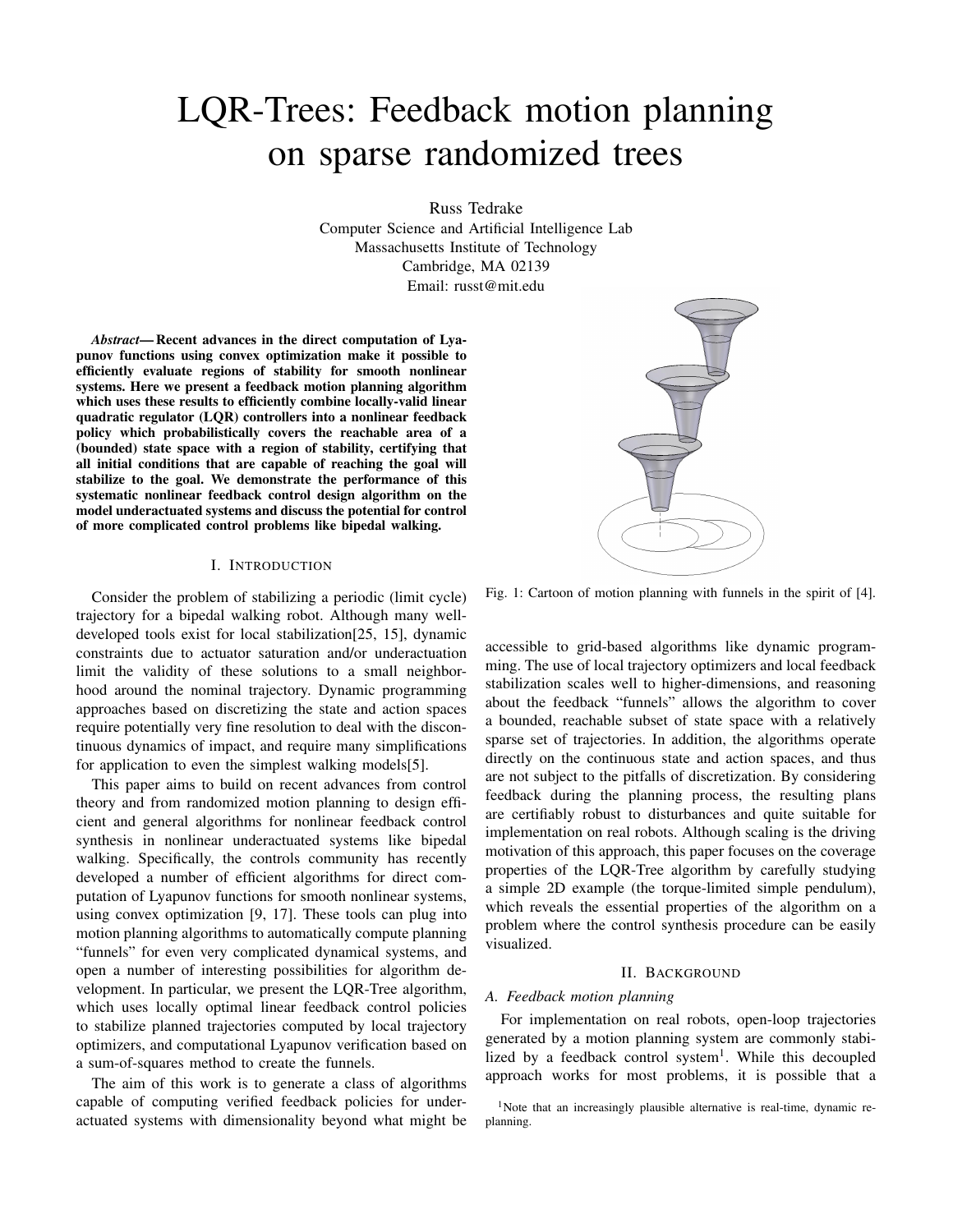planned trajectory is not stabilizable, or very costly to stabilize compared to other, more desirable trajectories. Algorithms which explicitly consider the feedback stabilization during the planning process can avoid this pitfall, and as we will see, can potentially use a local understanding of the capabilities of the feedback system to guide and optimize the search in a continuous state space.

Mason popularized the metaphor of a funnel for a feedback policy which collapses a large set of initial conditions into a smaller set of final conditions[16]. Burridge, Rizzi, and Koditschek then painted a beautiful picture of feedback motion planning as a sequential composition of locally valid feedback policies, or funnels, which take a broad set of initial conditions to a goal region[4] (see Figure 1). At the time, the weakness of this approach was the difficulty in computing, or estimating by trial-and-error, the region of applicability - the mouth of the funnel, or preimage - for each local controller in a nonlinear system. Consequently, besides the particular solution in [4], these ideas have mostly been limited to reasoning about vectorfields on systems without dynamics[12].

## *B. Direct computation of Lyapunov functions*

Burridge et al. also pointed out the strong connection between Lyapunov functions and these motion planning funnels[4]. A Lyapunov function is a differentiable positivedefinite output function,  $V(\mathbf{x})$ , for which  $V(\mathbf{x}) < 0$  as the closed-loop dynamics of the system evolve. If these conditions are met over some ball in state space,  $B_r$ , containing the origin, then the origin is asymptotically stable. The ball,  $B_r$ , can then be interpreted as the preimage of the funnel. Lyapunov functions have played an incredibly important role in nonlinear control theory, but can be difficult to discover analytically for complicated systems.

The last few years has seen the emergence of a number of computational approaches to discovering Lyapunov functions for nonlinear systems, often based on convex optimization(e.g., [9, 17]). One of these techniques, which forms the basis of the results reported here, is based on the realization that one can check the uniform positive-definiteness of a polynomial expression (even with constant coefficients as free parameters) using a *sums of squares* (SOS) optimization program[17]. Sums of squares programs can be recast into semidefinite programs and solved using convex optimization solvers (such as interior point methods); the freely available SOSTOOLS library makes it quite accessible to perform these computations in MATLAB[18]. As we will see, the ability to check uniform positive (or negative) definiteness will offer the ability to verify candidate Lyapunov functions over a region of state space for smooth (nonlinear) polynomial systems.

These tools make it possible to automate the search for Lyapunov functions. Many researchers have used this capability to find stability proofs that didn't previously exist for nonlinear systems[17]. In this paper, we begin to explore the implications for planning of being able to efficiently compute planning funnels.

## *C. Other related work*

The ideas presented here are very much inspired by the randomized motion planning literature, especially rapidlyexploring randomized trees (RRTs)[11] and probabilistic roadmaps (PRMs)[10]. This work was also inspired by [14] and [19] who point out a number of computational advantages to using sample-paths as a fundamental representation for learning policies which cover the relevant portions of state space.

In other related work, [1] used local trajectory optimizers and LQR stabilizers with randomized starting points to try to cover the space, with the hope of verifying global optimality (in the infinite resolution case) by having consistent locally quadratic estimates of the value function on neighboring trajectories. The conditions for adding nodes in that work were based on the magnitude of the value function (not the region of guaranteed stability). In the work described here, we sacrifice direct attempts at obtaining optimal feedback policies in favor of computing good-enough policies which probabilistically cover the reachable state space with the basin of attraction. As a result, we have stronger guarantees of getting to the goal and considerably sparser collections of sample paths.

# III. THE LQR-TREE ALGORITHM

Like many other randomized planning algorithms, the proposed algorithm creates a tree of feasible trajectories by sampling randomly over some bounded region of state space, and growing the existing tree towards this random sample point. Here, when each new trajectory "branch" is added to the tree, we do some additional work by creating a trajectory stabilizing controller and by immediately estimating the basin of attraction of this controller using semi-definite programming. Because both the feedback design and the stability analysis work backwards in time, we perform these computations on only a backwards tree, starting from the goal. The result is that the backwards tree becomes a large web of local controllers which grab initial conditions and pull them towards the goal (with formal certificates of stability for the nonlinear, continuous state and action system). We terminate the algorithm when we determine (probabilistically) that all initial conditions which are cable of reaching the goal are contained in the basin of attraction of the tree.

Although many trajectory stabilizing feedback controller designs are possible (and potentially compatable with this approach), we have selected to use a time-varying linear quadratic regulator (LQR) design. LQR, iterative LQR (iLQR)[21, 23], and the closely related differential dynamic programming (DDP)[8] are common tools for roboticists, and have demonstrated success in a number of applications. LQR control synthesis has the additional benefit that it returns the quadratic cost-to-go function for the linear system, which is also a valid Lyapunov function for the nonlinear system over some region in the vacinity of the trajectory. We design a conservative approximation of this region using sums-ofsquares optimization. Finally, we use the computed basin of attraction to influence the way that our tree grows, with the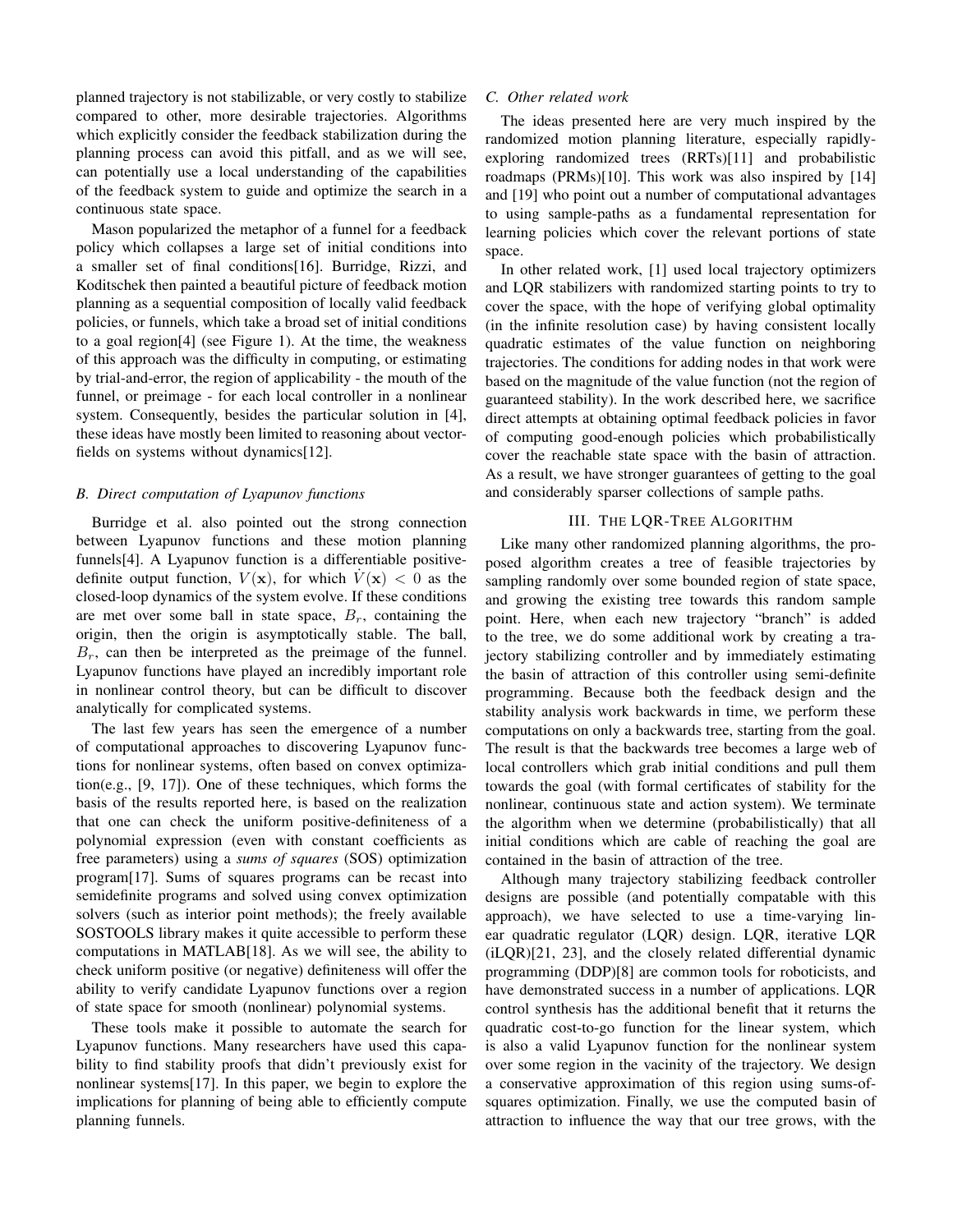goal of filling the reachable state space with the basin of attraction of a sparse set of trajectories.

The details of each of these steps are described in the remainder of this section.

## *A. Essential Components*

*1) Time-varying LQR feedback stabilization:* Let us first consider the subproblem of designing a time-varying LQR feedback based on a time-varying linearization along a nominal trajectory. Consider a controllable, smoothly differentiable, nonlinear system:

$$
\dot{\mathbf{x}} = \mathbf{f}(\mathbf{x}, \mathbf{u}),\tag{1}
$$

with a stabilizable goal state,  $x_G$ . Define a nominal trajectory (a solution of equation 1) which reaches the goal in a finite time:  $\mathbf{x}_0(t)$ ,  $\mathbf{u}_0(t)$ , with  $\forall t \ge t_G$ ,  $\mathbf{x}_0(t) = \mathbf{x}_G$  and  $\mathbf{u}_0(t) = \mathbf{u}_G$ . Define

$$
\bar{\mathbf{x}}(t) = \mathbf{x}(t) - \mathbf{x}_0(t), \quad \bar{\mathbf{u}}(t) = \mathbf{u}(t) - \mathbf{u}_0(t).
$$

Now linearize the system around the trajectory, so that we have

$$
\dot{\bar{\mathbf{x}}}(t) \approx \mathbf{A}(t)\bar{\mathbf{x}}(t) + \mathbf{B}(t)\bar{\mathbf{u}}(t).
$$

Define a quadratic regulator (tracking) cost function as

$$
J(\mathbf{x}',t') = \int_{t'}^{\infty} \left[ \bar{\mathbf{x}}^T(t)\mathbf{Q}\bar{\mathbf{x}}(t) + \bar{\mathbf{u}}^T(t)\mathbf{R}\bar{\mathbf{u}}(t) \right] dt,
$$
  

$$
\mathbf{Q} = \mathbf{Q}^T \ge \mathbf{0}, \mathbf{R} = \mathbf{R}^T > \mathbf{0}, \mathbf{x}(t) = \mathbf{x}'.
$$

In general, Q and R could easily be made a function of time as well. With time-varying dynamics, the resulting cost-to-go is time-varying. It can be shown that the optimal cost-to-go,  $J^*$ , is given by

$$
J^*(\bar{\mathbf{x}},t) = \bar{\mathbf{x}}^T \mathbf{S}(t)\bar{\mathbf{x}}, \quad \mathbf{S}(t) = \mathbf{S}^T(t) > \mathbf{0}.
$$

where  $S(t)$  is the solution to

$$
-\dot{\mathbf{S}} = \mathbf{Q} - \mathbf{S} \mathbf{B} \mathbf{R}^{-1} \mathbf{B}^T \mathbf{S} + \mathbf{S} \mathbf{A} + \mathbf{A}^T \mathbf{S},
$$
 (2)

and the boundary condition  $S(t_G)$  is the positive-definite solution to the equation:

$$
0 = \mathbf{Q} - \mathbf{SBR}^{-1} \mathbf{B}^T \mathbf{S} + \mathbf{SA} + \mathbf{A}^T \mathbf{S},
$$

(given by the MATLAB  $\text{lgr}$  function). The optimal feedback policy is given by

$$
\bar{\mathbf{u}}^*(t) = -\mathbf{R}^{-1} \mathbf{B}^T(t) \mathbf{S}(t) \bar{\mathbf{x}}(t) = -\mathbf{K}(t) \bar{\mathbf{x}}(t).
$$

*2) LTI Verification:* We first estimate the basin of attraction of the linear time-invariant (LTI) feedback controller,  $K(t_G)$ , executed for  $t \geq t_G$ . We verify that this controller stabilizes the fixed point given by  $(x_G, u_G)$  by demonstrating that a function,  $V(\mathbf{x})$ , is a valid Lyapunov function for the nonlinear system over a bounded region of state-space,  $\beta$ , defined by

$$
\mathcal{B}(\rho) : \{\mathbf{x}|0 \le V(\mathbf{x}) \le \rho\}
$$

where  $\rho$  is a positive scalar. The origin is asymptotically stable if

•  $V(\mathbf{x})$  is positive definite in  $\mathcal{B}(\rho)$ ,



Fig. 2: Polynomial verification of LTI feedback on the damped simple pendulum  $(m = 1kg, l = .5m, b = .1m^2kg/s, g = 9.8m/s, Q =$  $diag([10, 1]),$   $\mathbf{R} = 15, N_f = 3, N_m = 2).$ 

• 
$$
\dot{V}(\mathbf{x}) < 0
$$
 in  $\mathcal{B}(\rho)$ .

Furthermore, all initial conditions in  $\mathcal{B}(\rho)$  will converge to 0[22].

Here we use  $V(\mathbf{x}) = J^*(\mathbf{x})$ ; the linear optimal cost-togo function is (locally) a Lyapunov function for the nonlinear system. The first condition is satisfied by the LQR design. For the second condition, first observe that

$$
\dot{J}(\bar{\mathbf{x}}) = 2\bar{\mathbf{x}}^T \mathbf{S} \mathbf{f}(\mathbf{x}_G + \bar{\mathbf{x}}, \mathbf{u}_G - \mathbf{K}\bar{\mathbf{x}}).
$$

In the case where  $f$  is polynomial in  $x$  and  $u$ , we can verify this condition exactly by specifying a sums-of-squares (SOS) feasibility program[17]:

$$
\dot{J}^*(\bar{\mathbf{x}}) + h(\bar{\mathbf{x}}) (\rho - J^*(\bar{\mathbf{x}})) < 0
$$
\n
$$
h(\mathbf{x}) = \mathbf{m}^T(\bar{\mathbf{x}}) \mathbf{Hm}(\bar{\mathbf{x}}), \quad \mathbf{H} > 0,
$$

where  $m$  is a vector of monomials of order  $N_m$ . Note that some care must be taken because  $J^*(0) = 0$ ; we use a slack variable approach and search for solutions were  $\dot{J}^*$  is uniformly less than some numerical tolerance above zero.

In many cases (including the manipulator dynamics considered in this paper), even if f is not polynomial it is still possible to perform the verification algebraically through a change of coordinates. However, for simplicity and generality, in the algorithm presented here we simply approximate the stability condition using a Taylor expansion of f, with order  $N_f$  greater than one. We use  $\hat{f}$  to denote the Taylor expansion of **f** and  $\hat{J}^*$  for the resulting approximation of  $J^*$ .

Finally, we estimate the basin of attraction by formulating a convex optimization to find find the largest region  $\mathcal{B}(\rho)$  over which the second condition is also satisfied:

$$
\max \rho \quad \text{subject to}
$$

$$
\hat{J}^*(\bar{\mathbf{x}}) + \mathbf{m}^T(\bar{\mathbf{x}}) \mathbf{Hm}(\bar{\mathbf{x}}) (\rho - J^*(\bar{\mathbf{x}})) < \rho > 0, \quad \mathbf{H} > 0.
$$

 $\overline{0}$ 

The estimated basin of attraction is a conservative approximation of the true basin of attraction in every way, except that the nonlinear dynamics are approximated by the polynomial expansion. This limits our analysis to smooth nonlinear systems, and restricts our strict claims of verification in this paper to truly polynomial systems. In practice, the algorithm acquires conservative, but impressively tight approximations of the basin of attraction for the system in detailed tests with the pendulum, as illustrated in Figure 2, and the cart-pole.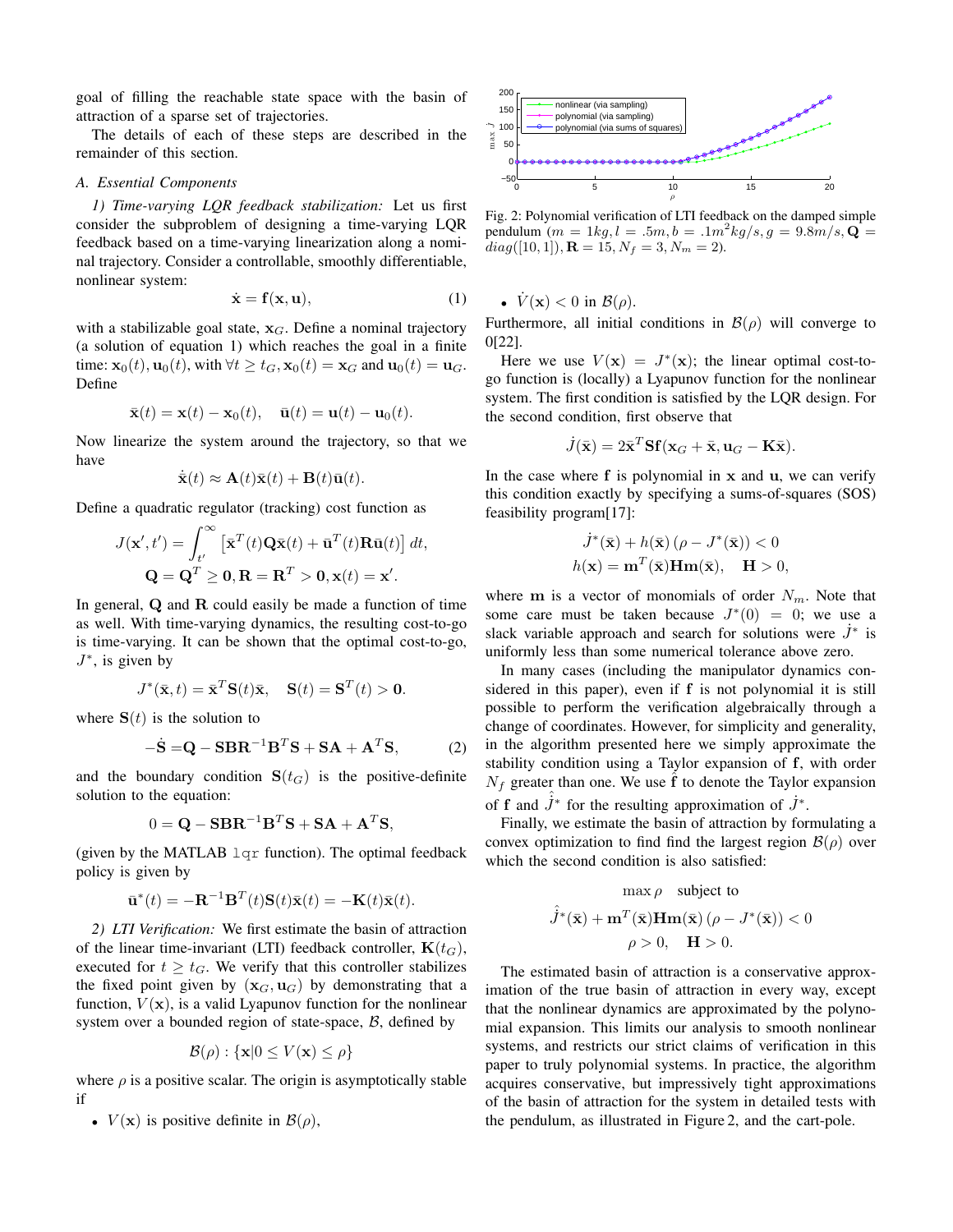*3) LTV Verification:* Next we attempt to verify the performance of the linear time-varying feedback over the time  $t \in [0, t_G]$ . Rather than stability, we specify a bounded region of state space,  $\mathcal{B}_f$ , (the outlet of the funnel) and search for a time-varying region,  $\mathcal{B}(t)$ , (the funnel) where

$$
\mathcal{B}(t): \{\mathbf{x}|\mathbf{F}(\mathbf{x},t) \in \mathcal{B}_f\},\tag{3}
$$

and  $F(x, t)$  is defined as the simulation function which integrates the closed-loop dynamics from t to  $t_f$ . When  $B_f$  is chosen as the LTI basin of attraction from the previous section, this funnel becomes the basin of attraction of the infinitehorizon trajectory. As before, we will use the cost-to-go as a (now time-varying) storage function,  $V(\mathbf{x}, t)$ , and search for the largest positive time-varying level-set,  $\rho(t)$ , over the interval  $[t_0, t_f]$ , which defines a region,

$$
\mathcal{B}(\rho(\cdot),t): \{\mathbf{x}|0 \le V(\mathbf{x},t) \le \rho(t)\},\
$$

satisfying condition 3. Similarly, we use

$$
\mathcal{B}_f: \{\mathbf{x}|0 \leq V(\mathbf{x}, t_f) \leq \rho_f\},\
$$

where  $\rho_f$  is a positive constant representing the constraint on final values (specified by the task). Note that this naturally implies that  $\rho(t_f) \leq \rho_f$ .

A sufficient, but conservative, verification of our bounded final value condition can be accomplished by verifying that  $B(\rho(\cdot), t)$  is a closed set over  $t \in [t_0, t_f]$ . The set is closed if  $\forall t \in [t_0, t_f]$  we have

• 
$$
V(\mathbf{x},t) \geq 0
$$
 in  $\mathcal{B}(\rho(\cdot),t)$ ,

• 
$$
V(\mathbf{x}, t) \leq \rho(t)
$$
 in  $\mathcal{B}^{\sharp}(\rho(\cdot), t)$ ,

where  $\mathcal{B}^{\sharp}$  is the boundary of the region  $\mathcal{B}$ ,

$$
\mathcal{B}^{\sharp}(\rho(\cdot),t): \{\mathbf{x}|V(\mathbf{x},t) = \rho(t)\}.
$$

Again, we choose here to use  $V(\mathbf{x},t) = J^*(\mathbf{x},t)$ ; the first condition is again satisfied by the LQR derivation which ensures  $S(t)$  is uniformly positive definite. Now we have

$$
\dot{J}^*(\bar{\mathbf{x}},t) = 2\bar{\mathbf{x}}^T \mathbf{S}(t) \mathbf{f}(\mathbf{x}_0(t) + \bar{\mathbf{x}}, \mathbf{u}_0(t) - \mathbf{K}(t)\bar{\mathbf{x}}) + \bar{\mathbf{x}}^T \dot{\mathbf{S}}(t)\bar{\mathbf{x}}.
$$
\n(4)

Here, even if  $f$  is polynomial in  $x$  and  $u$  and the input tape  $\mathbf{u}_o(t)$  was polynomial, our analysis must make use of  $\mathbf{x}_0(t)$ ,  $S(t)$ , and  $K(t)$  which are the result of numerical integration (e.g., with ode45 in Matlab). We will approximate this temporal dependence with (elementwise) piecewise polynomials using splines of order  $N_t$ , where  $N_t$  is often chosen to be 3 (cubic splines), with the knot points at the timesteps output by the variable step integration, which we denote  $t_0, t_1, ..., t_N$ , with  $t_N = t_f$ , e.g.:

$$
\forall t \in [t_k, t_k + 1], \quad S_{ij}(t) \approx \sum_{m=0}^{N_t} \alpha_{ijm} (t - t_k)^m = \hat{S}_{ij}(t),
$$

$$
\hat{J}^*(\bar{\mathbf{x}}, t) = \bar{\mathbf{x}}^T \hat{\mathbf{S}} \bar{\mathbf{x}}.
$$

Once again, we substitute a Taylor expansion of the dynamics to obtain the estimate  $\hat{J}^*$ .

Now we approximately verify the second condition by formulating a series of sums-of-squares feasibility programs

$$
\hat{J}^*(\bar{\mathbf{x}},t) - \dot{\rho}(t) + h_1(\bar{\mathbf{x}},t) \left( \rho(t) - \hat{J}^*(\bar{\mathbf{x}},t) \right)
$$

$$
+ h_2(\bar{\mathbf{x}},t)(t - t_k) + h_3(\bar{\mathbf{x}},t) (t_{k+1} - t) \le 0,
$$
(5)
$$
h_1(\mathbf{x},t) = \mathbf{h}_1^T \mathbf{m}(\bar{\mathbf{x}},t),
$$
(6)

$$
h_2(\mathbf{x},t) = \mathbf{m}^T(\bar{\mathbf{x}},t)\mathbf{H}_2\mathbf{m}(\bar{\mathbf{x}},t), \quad \mathbf{H}_2 = \mathbf{H}_2^T > 0, \quad (7)
$$

$$
h_3(\mathbf{x},t) = \mathbf{m}^T(\bar{\mathbf{x}},t)\mathbf{H}_3\mathbf{m}(\bar{\mathbf{x}},t), \quad \mathbf{H}_3 = \mathbf{H}_3^T > 0,
$$
 (8)

for  $k = N - 1, ..., 1$ .

We attempt to find the largest  $\rho(t)$  satisfying the verification test above by defining a piecewise-polynomial of order  $N_\rho$ given by

$$
\rho_k(t) = \sum_{m=0}^{N_\rho} \beta_{km} (t - t_k)^m,
$$

$$
\rho(t) = \begin{cases} \rho_k(t), & \forall t \in [t_k, t_{k+1}) \\ \rho_f, & t = t_f, \end{cases}
$$

and we formulate the optimization:

$$
\max_{\beta} \int_{t_k}^{t_{k+1}} \rho_k(t)dt, \quad \text{subject to}
$$

$$
\rho_k(t_{k+1}) \le \rho(t_{k+1}), \text{ equations (5) - (8)},
$$

for all  $k = N - 1, ..., 1$ .

*4) Growing the tree:* Another essential component of the LQR-tree algorithm is the method by which the backwards tree is extended. Following the RRT approach, we select a sample at random from some distribution over the state space, and attempt to grow the tree towards that sample. Unfortunately, RRTs typically do not grow very efficiently in differentially constrained (e.g., underactuated) systems, because simple distance metrics like the Euclidean distance are inefficient in determining which node in the tree to extend from. Further embracing LQR as a tool for motion planning, in this section we develop an affine quadratic regulator around the sample point, then use the resulting cost-to-go function to determine which node to extend from, and use the open-loop optimal policy to extend the tree.

Choose a random sample (not necessarily a fixed point) in state space,  $x_s$  and a default u<sub>0</sub>, and use  $\bar{x} = x - x_s$ ,  $\bar{\mathbf{u}} = \mathbf{u} - \mathbf{u}_0.$ 

$$
\dot{\bar{\mathbf{x}}} = \frac{d}{dt}(\mathbf{x}(t) - \mathbf{x}_s) = \dot{\mathbf{x}}(t)
$$
\n
$$
\approx \mathbf{f}(\mathbf{x}_s, \mathbf{u}_0) + \frac{\partial \mathbf{f}}{\partial \mathbf{x}}(\mathbf{x}(t) - \mathbf{x}_s) + \frac{\partial \mathbf{f}}{\partial \mathbf{u}}(\mathbf{u} - \mathbf{u}_0)
$$
\n
$$
= \mathbf{A}\bar{\mathbf{x}} + \mathbf{B}\bar{\mathbf{u}} + \mathbf{c}.
$$

Now define an affine quadratic regulator problem with a hard constraint on the final state, but with the final time,  $t_f$ , left as a free variable[13]:

$$
J(\bar{\mathbf{x}}_0, t_0, t_f) = \int_{t_0}^{t_f} \left[ 1 + \frac{1}{2} \bar{\mathbf{u}}^T(t) \mathbf{R} \bar{\mathbf{u}}(t) \right] dt,
$$
  
s.t.  $\bar{\mathbf{x}}(t_f) = \mathbf{0}, \ \bar{\mathbf{x}}(t_0) = \bar{\mathbf{x}}_0, \ \dot{\bar{\mathbf{x}}} = \mathbf{A}\bar{\mathbf{x}} + \mathbf{B}\bar{\mathbf{u}} + \mathbf{c}.$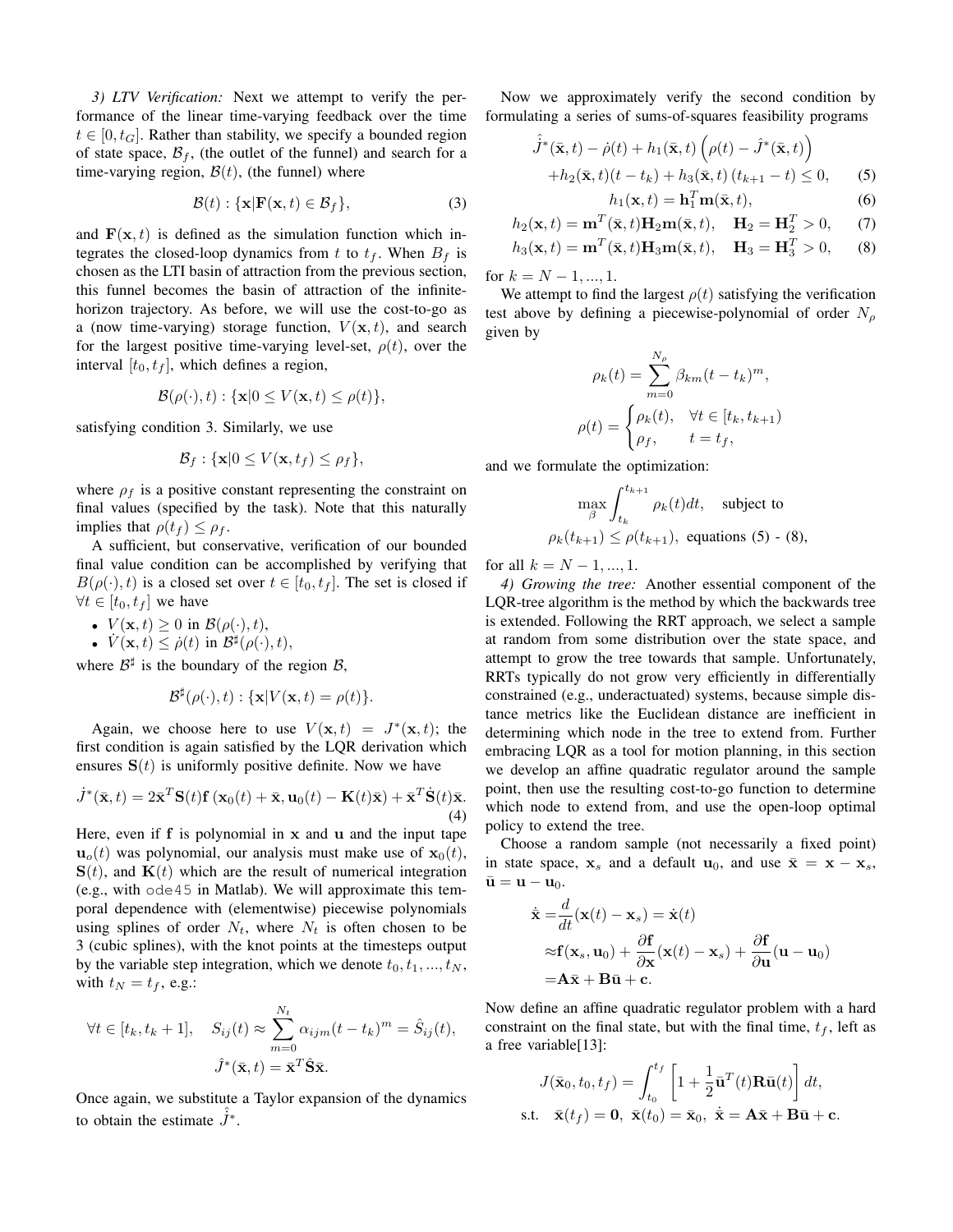Without loss of generality (since the dynamics are autonomous), we will use  $J(\bar{\mathbf{x}}_0, t_f - t_0)$  as a shorthand for  $J(\bar{\mathbf{x}}_0, t_0, t_f)$ . It can be shown that the optimal (open-loop) control is

$$
\bar{\mathbf{u}}^*(t) = -\mathbf{R}^{-1} \mathbf{B}^T e^{\mathbf{A}^T(t_f - t)} \mathbf{P}^{-1}(t_f) \mathbf{d}(\bar{\mathbf{x}}(t_0), t_f),
$$

where

$$
\dot{\mathbf{P}}(t) = \mathbf{A}\mathbf{P}(t) + \mathbf{P}(t)\mathbf{A}^T + \mathbf{B}\mathbf{R}^{-1}\mathbf{B}^T, \quad \mathbf{P}(t_0) = \mathbf{0}
$$
  

$$
\mathbf{d}(\bar{\mathbf{x}}, t) = \mathbf{r}(t) + e^{\mathbf{A}t}\bar{\mathbf{x}}, \quad \dot{\mathbf{r}}(t) = \mathbf{A}\mathbf{r}(t) + \mathbf{c}, \quad \mathbf{r}(\bar{\mathbf{x}}, t_0) = \mathbf{0}
$$

and the resulting cost-to-go is

$$
J^*(\bar{\mathbf{x}}, t_f) = t_f + \frac{1}{2} \mathbf{d}^T(\bar{\mathbf{x}}, t_f) \mathbf{P}^{-1}(t_f) \mathbf{d}(\bar{\mathbf{x}}, t_f).
$$

Thanks to the structure of this equation, it is surprisingly efficient to compute the cost-to-go from many initial conditions (here the existing vertices in the tree) simultaneously. For each  $\bar{\mathbf{x}}$  the horizon time,  $t_f^* = \operatorname{argmin}_{t_f} J^*(\bar{\mathbf{x}}, t_f)$ , is found by selecting the minimum after integrating  $P(t)$  and  $r(t)$  over a fixed horizon. This cost-to-go function provides a relatively efficient *dynamic* distance metric<sup>2</sup> for the RRT expansion which performs much better than Euclidean metrics for underactuated systems[6].

Once the "closest" node in the existing tree is identified, by this LQR distance metric, the tree is extended by applying a series of actions backwards in time from the closest node. The initial guess for this series of actions is given by  $\bar{\mathbf{u}}^*(t)$  from the LQR distance metric, but this estimate (which is only accurate in the neighborhood of the sample point) can be further refined by a fast, local, nonlinear trajectory optimization routine. In the current results, we use a direct collocation [24, 2] implementation using the formulation from equation III-A.4, but with the nonlinear dynamics. If the direct collocation method cannot satisfy the final value constraint, then the point is considered (temporarily) unreachable, and is discarded. Interestingly, using the LQR open-loop control to initialize the nonlinear optimization appears to help overcome many of the local minima in the nonlinear optimization process.

*5) A sampling heuristic:* Finally, we take advantage of the Lyapunov verification by changing the sampling distribution. Adding branches of the tree that will be contained by the existing basin of attraction has little value. The sampling heuristic used here is implemented by sampling uniformly over the desired subset of state space, then rejecting any sample which are already in the basin of attraction of any of the tree branches. This "collision checking" is very inexpensive; it is far more expensive to add a useless node into the tree. Other sampling distributions are possible, too. One interesting alternative is sampling from states that are just at the edges of the basin of attraction, e.g,  $\forall_i J^*(\mathbf{x} - \mathbf{x}_0^i, t) > \rho_i(t), \exists_j J^*(\mathbf{x} \mathbf{x}_0^i, t) \leq 1.5 \rho_j(t).$ 

## *B. The Algorithm*

The algorithm proceeds by producing a tree,  $T$ , with nodes containing the tuples,  $\{x, u, S, K, \rho_c, i\}$ , where  $J^*(\bar{x}, t)$  $\bar{\mathbf{x}}^T \mathbf{S} \bar{\mathbf{x}}$  is the local quadratic approximation of the value function,  $\bar{\mathbf{u}}^* = -\mathbf{K}\bar{\mathbf{x}}$  is the feedback controller,  $J^*(\bar{\mathbf{x}}, t) \le \rho(t)$ is the funnel,  $\rho(t)$  is described by the vector of polynomial coefficients  $\rho_c$ , and i is a pointer to the parent node.

| <b>Algorithm 1</b> LQR-Tree $(x_G, u_G, Q, R)$ |                                                                                                                           |
|------------------------------------------------|---------------------------------------------------------------------------------------------------------------------------|
|                                                | 1: $[\mathbf{A}, \mathbf{B}] \leftarrow$ linearization of $f(\mathbf{x}, \mathbf{u})$ around $\mathbf{x}_G, \mathbf{u}_G$ |
|                                                | 2: $[K, S] \leftarrow \text{LQR}(A, B, Q, R)$                                                                             |
|                                                | 3: $\rho \leftarrow$ level-set computed as described in section III-A.2                                                   |
|                                                | 4: T.init( $\{x_q, u_q, S, K, \rho, \text{NULL}\}\$ )                                                                     |
|                                                | 5: for $k = 1$ to K do                                                                                                    |
| 6:                                             | $\mathbf{x}_{rand} \leftarrow$ random sample as described in section III-                                                 |
|                                                | A.5; if no samples are found, then FINISH                                                                                 |
| 7:                                             | $x_{near}$ from cost-to-go distance metric described in                                                                   |
|                                                | section III-A.4                                                                                                           |
| 8:                                             | $\mathbf{u}_{tape}$ from extend operation described in section III-A.4                                                    |
| 9:                                             | for each u in $u_{tape}$ do                                                                                               |
| 10:                                            | $x \leftarrow$ Integrate backwards from $x_{near}$ with action u                                                          |
| 11:                                            | $ K, S $ from LQR derivation in section III-A.1                                                                           |
| 12:                                            | $\rho \leftarrow$ level-set computed as in section III-A.3                                                                |
| 13:                                            | $i \leftarrow$ pointer to node containing $x_{near}$                                                                      |
| 14:                                            | T.add-node( $\mathbf{x}, \mathbf{u}, \mathbf{S}, \mathbf{K}, \rho, i$ )                                                   |
| 15:                                            | $\mathbf{x}_{near} \leftarrow \mathbf{x}$                                                                                 |
| 16:                                            | end for                                                                                                                   |
|                                                | 17: end for                                                                                                               |

Execution of the LQR-tree policy is accomplished by selecting any node in the tree with a basin of attraction which contains the initial conditions,  $x(0)$ , and following the timevarying feedback policy along that branch all of the way to the goal.

#### IV. SIMULATIONS

Simulation experiments on a two-dimensional toy problem have proven very useful for understanding the dynamics of the algorithm. Figure 3 tells the story fairly succinctly. The algorithm was tested on a simple pendulum,  $I\ddot{\theta} + b\dot{\theta} +$  $mgl\sin\theta = \tau$ , with  $m = 1, l = .5, b = .1, I = ml^2, g = 9.8$ . Here  $\mathbf{x} = [\theta, \dot{\theta}]^T$  and  $\mathbf{u} = \tau$ . The parameters of the LQR-tree algorithm were  $\mathbf{x}_G = [\pi, 0]^T$ ,  $\mathbf{u}_G = 0$ ,  $\mathbf{Q} = diag([10, 1]),$  $\mathbf{R} = 15, N_f = 3, N_m = 2, N_x = 3, N_S = 3.$ 

Figure 3(a) shows the basin of attraction (blue oval) after computing the linear time-invariant (LTI) LQR solution around the unstable equilibrium. Figure 3(b) shows the entire trajectory to the first random sample point (red dot), and the funnels that have been computed so far for the second-half of the trajectory. Note that the state-space of the pendulum lives on a cylinder, and that the trajectory (and basin of attraction) wraps around from the left to the right. Plots (c-d) show the basin of attraction as it grows to fill the state space. The final tree in Figure 3(d) also reveals three instances where

<sup>&</sup>lt;sup>2</sup>Note that it is not technically a distance metric, since it is not symmetric, but the RRT does not require symmetry.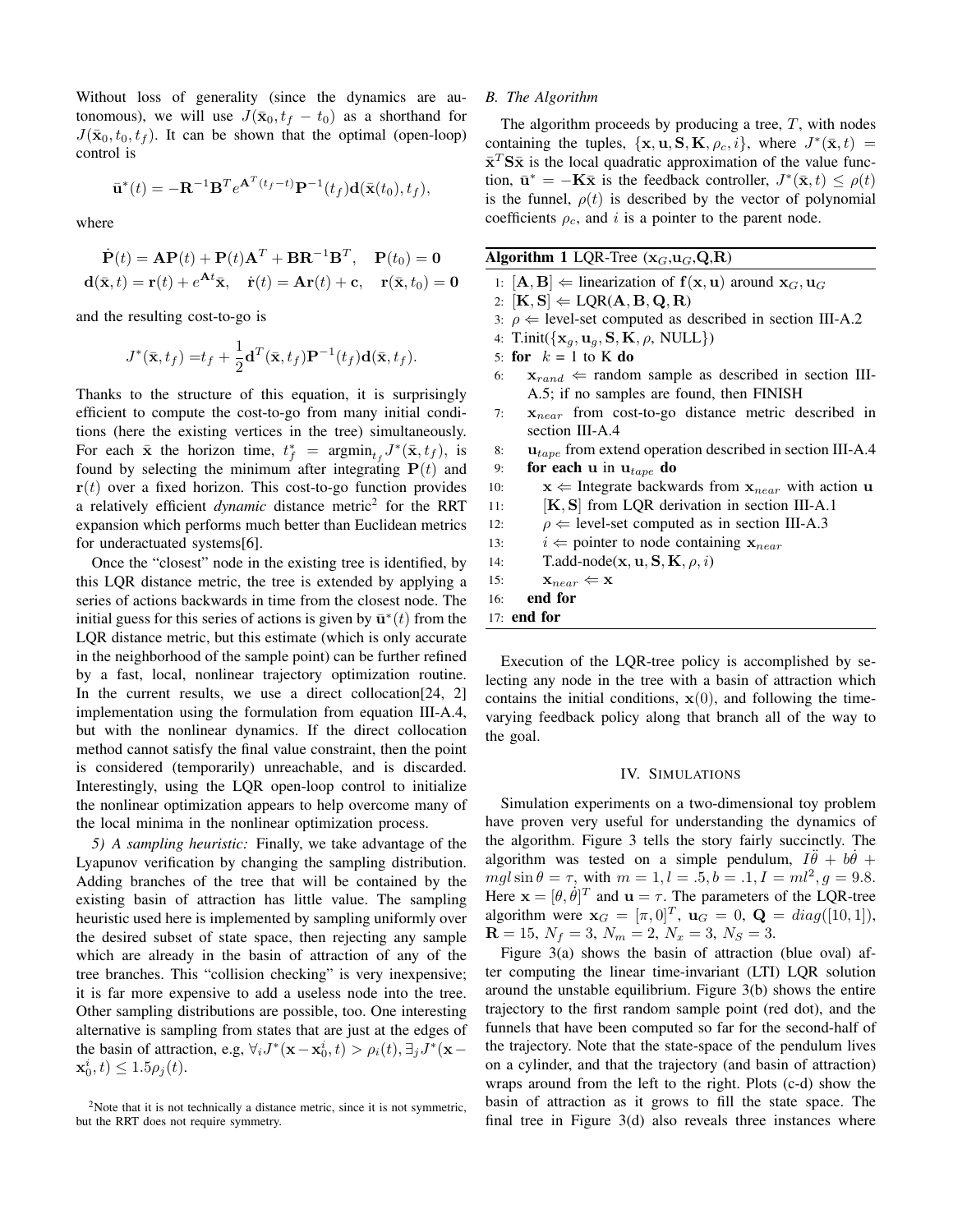

Fig. 3: An LQR-tree for the simple pendulum. The x-axis is  $\theta \in [-\pi/2, 3\pi/2]$  (note that the state wraps around this axis), and the y-axis is  $\theta \in [-20, 20]$ . The green X (on the left) represents the stable fixed point; the red X (on the right) represents the unstable (upright) fixed point. The blue ovals (darker, smaller) represent the "funnels", sampled at every node.

the trajectories on the tree cross - this is a result of having an imperfect distance metric.

Note that state  $\mathbf{x} = [0, 0]^T$ , corresponding to the stable fixed-point of the unactuated pendulum, is covered by the basin of attraction after 32 nodes have been added. The algorithm was not biased in any way towards this state, but this bias can be added easily. The entire space is probabilistically covered (1000 random points chosen sequentially were all in the basin of attraction) after the tree contained just 104 nodes. On average, the algorithm terminates after 146 nodes for the simple pendulum with these parameters. For contrast, [3] shows a well-tuned single-directional RRT for the simple pendulum which has 5600 nodes. However the cost of adding each node is considerably greater here than in the traditional RRT, dominated by the line search used to maximize the estimated region of stability. The entire algorithm runs in about two minutes on a laptop, without any attempt to optimize the code.

#### V. DISCUSSION

#### *A. Properties of the algorithm*

Recall that for nonlinear systems described by a polynomial of degree  $\leq N_f$ , the verification procedures used here are conservative; the true basin of attraction completely contains the estimated stability region. In practice, this is often (but not provably) the case for more general smooth nonlinear systems.

*Proposition 1:* For nonlinear systems described by a polynomial of degree  $\leq N_f$ , the LQR-tree algorithm probabilistically covers the sampled portion of the reachable state space with a stabilizing controller and a Lyapunov function, thereby guaranteeing that all initial conditions which are capable of reaching the goal will stabilize to the goal.

Proving proposition 1 carefully requires a proof that the local trajectory optimizer is always capable of solving a trajectory to a reachable point in the state space that is in an  $\epsilon$ -region outside the existing basin of attraction. This is likely the case, seeing as the nonlinear optimizer is seeded by a linear optimal control result which will be accurate over some region of similar size to the basin of attraction ellipse. However, the full proof is left for future work.

Perhaps even more exciting is the fact that, in the model explored, this coverage appears to happen rapidly and allow for fast termination of the algorithm. The pendulum is a surprisingly rich test system - for example, as key parameters such as R or b change, the size of the funnels can change dramatically, resulting in quite different feedback policy coverings of the state space, and always resulting in rapid coverage.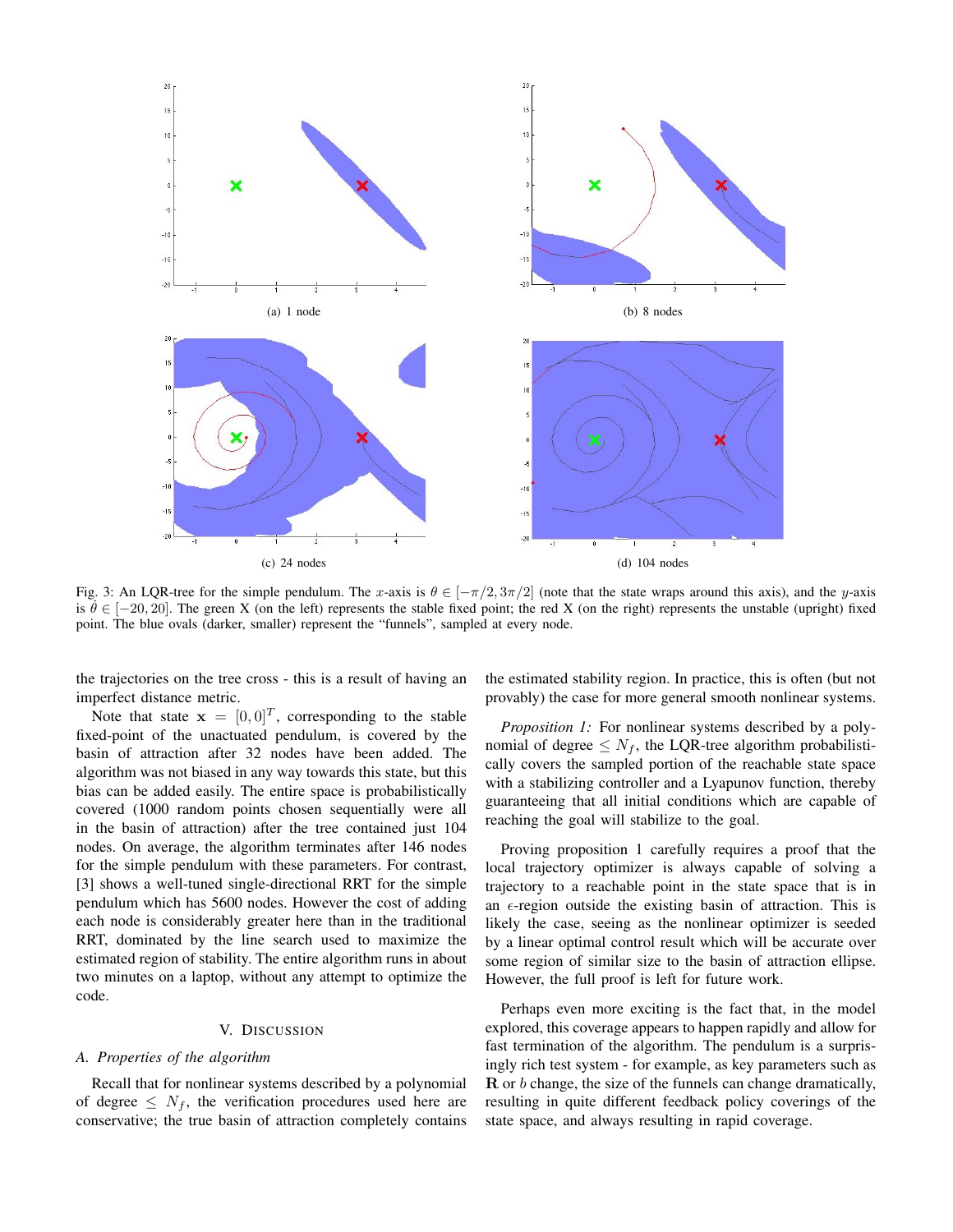It is also worth noting that the trajectories out of a more standard RRT are typically smoothed. Trajectories of the closed-loop system which result from the LQR algorithm are (qualitatively) quite smooth, despite coming from a randomized algorithm. The LQR stabilizing controller effectively smoothes the trajectory throughout state space.

## *B. Straight-forward variations in the algorithm*

- Compatible with optimal trajectories. The LQR-tree algorithm provides a relatively efficient way to fill the reachable state space with funnels, but does not stake any claim on the optimality of the resulting trajectories. If tracking particular trajectories, or optimal trajectories, is important for a given problem, then it is quite natural to seed the LQR-tree with one or more locally optimal trajectories (e.g., using [1]), then use the random exploration to fill in any missing regions.
- Early termination. For higher dimensional problems, covering the reachable state space may be unnecessary or impractical. Based on the RRTs, the LQR-trees can easily be steered towards a region of state space (e.g., by sampling from that region with slightly higher probability) containing important initial conditions. Termination could then occur when some important subspace is covered by the tree.
- Bidirectional trees. Although LQR-trees only grow backwards from the goal, a partial covering tree (from an early termination) could also serve as a powerful tool for real-time planning. Given a new initial condition, a forward RRT simply has to grow until it intersects with the *volume* defined by the basin of attraction of the backwards tree.
- Finite-horizon trajectories. The LQR stabilization derived in section III-A.1 was based on infinite horizon trajectories. This point was necessary in order to use the language of basins of attraction and asymptotic stabilization. Finite-horizon problems can use all of the same tools (though perhaps not the same language), but must define success as being inside some finite volume around the goal state at  $t_G$ . Funnels connecting to this volume are then computed using the same Riccati backup.

# *C. Controlling walking robots*

A feedback motion planning algorithm like the LQR-tree algorithm could be a very natural control solution for walking robots, or other periodic control systems. In this case, rather than the goal of the tree being specified as a point, the goal would be a periodic (limit cycle) trajectory. This could be implemented in the tree as a set of goal states, which happen to be connected, and the basin of attraction of this goal would emerge from the periodic steady-state solution of the Riccati equation and verification process on the limit cycle. Limit cycles for walking systems in particular are often described as a hybrid dynamics punctuated by discrete impacts. These discrete jump events must be handled with care in the feedback

design and verification, but are not fundamentally incompatible with the approach[20].

Figure 4 cartoons the vision of how the algorithm would play out for the well-known compass gait biped[7]. On the left is a plot of the (passively stable) limit cycle generated by the compass gait model walking down a small incline. This trajectory can be stabilized using a (periodic) time-varying linearization and LQR feedback, and the resulting basin of attraction might look something like the shaded region in Figure 4(a). The goal of the LQR-tree algorithm would then be to fill the remaining portion of state space with transient "maneuvers" to return the system to the nominal limit cycle. A potential solution after a few iterations of the algorithm is cartooned in Figure 4(b). This work would naturally build on previous work on planning in hybrid systems (e.g.,[3]).

### *D. Multi-query algorithms*

Another very interesting question is the question of reusing the previous computational work when the goal state is changed. In the pendulum example, consider having a new goal state,  $\mathbf{x}_G = [\pi + 0.1, 0]^T$  - this would of course require a non-zero torque to stabilize. To what extent could the tree generated for stabilizing  $\mathbf{x}_G = [\pi, 0]^T$  be used to stabilize this new fixed point? If one can find a trajectory to connect up the new goal state near the root of the tree, then the geometry of the tree can be preserved, but naively, one would think that all of the stabilizing controllers and the verification would have to be re-calculated. Interestingly, there is also a middle-road, in which the existing feedback policy is kept for the original tree, and the estimated funnels are not recomputed, but simply scaled down to make sure that the funnels from the old tree transition completely into the funnel for the new tree. This could be accomplished very efficiently, by just propagating a new  $\rho_{max}$  through the tree, but might come at the cost of losing coverage. One reason why this multi-query question is so exciting is that the problem of controlling a robot to walk on rough terrain could be nicely formulated as a multi-query stabilization of the limit cycle dynamics from Figure 4.

## *E. A Software Distribution*

A MATLAB toolbox implementing the LQR-Tree algorithm is available at http://groups.csail.mit.edu/ locomotion/software.html .

# VI. SUMMARY AND CONCLUSIONS

Recent advances in direct computation of Lyapunov functions have enabled a new class of feedback motion planning algorithms for complicated dynamical systems. This paper presented the LQR-Tree algorithm which uses Lyapunov computations to evaluate the basins of attraction of randomized trees stabilized with LQR feedback. Careful investigations on a torque-limited simple pendulum revealed that, by modifying the sampling distribution to only accept samples outside of the computed basin of attraction of the existing tree, the result was a very sparse tree which covered the state space with a basin of attraction.